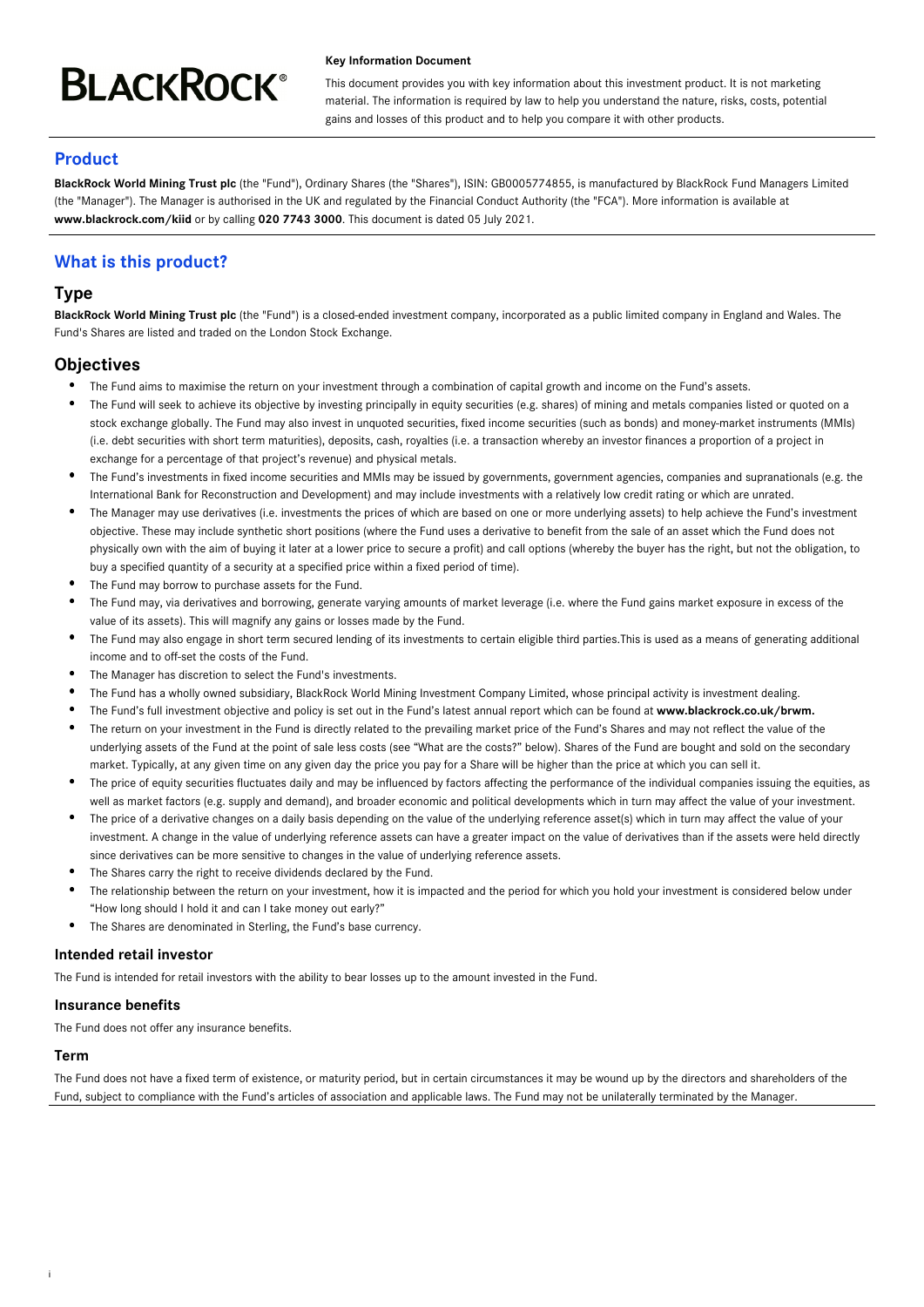## **What are the risks and what could I get in return?**

## **Risk Indicator**



- The summary risk indicator is a guide to the level of risk of this product compared to other products. It shows how likely it is that the product will lose money because of movements in the markets or because the Fund is not able to pay you.
- We have classified this product as 5 out of 7, which is a medium high risk class. This classification rates the potential losses from future performance at a medium high level, and poor market conditions could affect the value of your investment. This classification is not guaranteed and may change over time and may not be a reliable indication of the future risk profile of the Fund. The lowest category does not mean risk free.
- **Be aware of currency risk**. You may receive payments in a different currency to that of your country and therefore the final return you will get will depend on the exchange rate between the two currencies. This risk is not considered in the indicator shown above.
- The insolvency of certain institutions providing services such as safekeeping of assets or acting as counterparty to derivatives or other instruments, may expose the Fund to financial loss.
- This product does not include any protection from future market performance so you could lose some or all of your investment.
- If the Fund is not able to pay you what is owed, you could lose your entire investment.

## **Performance Scenarios**

## **Investment GBP 10,000**

ii

| <b>Scenarios</b> |                                     | 1 year     | 3 years    | 5 years<br>(Recommended<br>holding period) |
|------------------|-------------------------------------|------------|------------|--------------------------------------------|
|                  |                                     | <b>GBP</b> | <b>GBP</b> | <b>GBP</b>                                 |
| <b>Stress</b>    | What you might get back after costs | 764        | 3,491      | 2,429                                      |
|                  | Average return each year            | -92.4%     | $-21.7%$   | $-15.1%$                                   |
| Unfavourable     | What you might get back after costs | 8,673      | 10,114     | 12,767                                     |
|                  | Average return each year            | $-13.3%$   | 0.4%       | 5.5%                                       |
| Moderate         | What you might get back after costs | 12.264     | 18,437     | 27,716                                     |
|                  | Average return each year            | 22.6%      | 28.1%      | 35.4%                                      |
| Favourable       | What you might get back after costs | 17,328     | 33,580     | 60,120                                     |
|                  | Average return each year            | 73.3%      | 78.6%      | 100.2%                                     |
|                  |                                     |            |            |                                            |

- This table shows the money you could get back over the next 5 years, under different scenarios, assuming that you invest GBP10,000.
- The scenarios shown illustrate how your investment could perform. You can compare them with the scenarios of other products.
- The scenarios presented are an estimate of future performance based on evidence from the past on how the value of this investment varies, and are not an exact indicator. What you get will vary depending on how the market performs and how long you keep the investment/product.
- The stress scenario shows what you might get back in extreme market circumstances, and it does not take into account the situation where the Fund is not able to pay you.
- The figures shown include all the costs of the product itself, but may not include all the costs that you pay to your broker, financial adviser or distributor. The figures do not take into account your personal tax situation, which may also affect how much you get back. The performance scenarios are based on share price total return with dividends reinvested.

## **What happens if BlackRock Fund Managers Limited is unable to pay out?**

The Manager is not obliged to pay out the Shares in the Fund. The Fund is a closed-ended investment company and, as such, shareholders in the Fund have no right to have their shares redeemed or repurchased by the Fund. The Fund is required to pay out any surplus assets to shareholders on a winding up of the Fund, provided the Fund has satisfied all of its liabilities. As a shareholder of the Fund you would not be able to make a claim to the Financial Services Compensation Scheme about the Fund in the event that the Fund is unable to pay out.